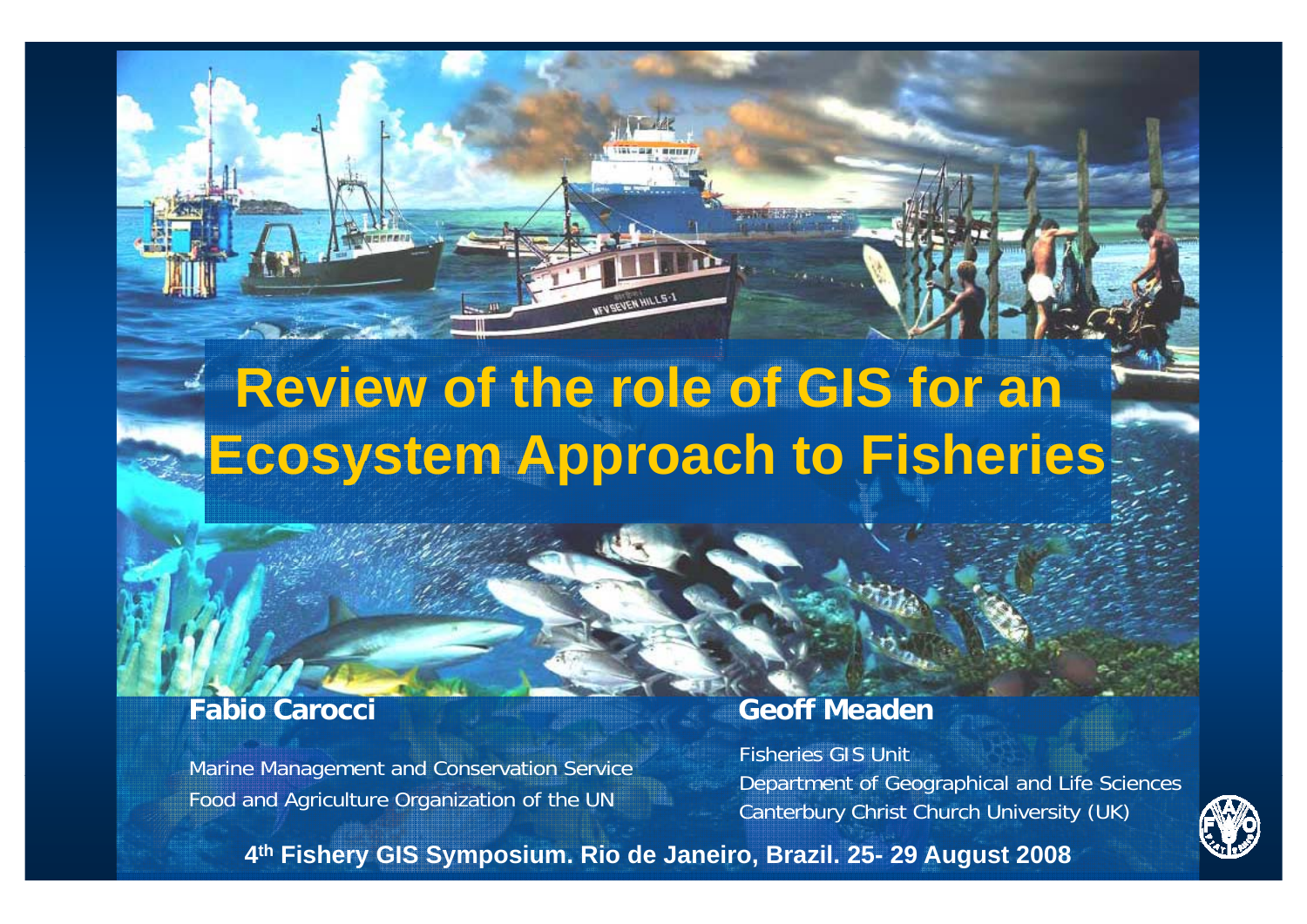#### Purpose

**• Understanding EAF principles** 

- **Define the potential role of GIS in EAF**
- z **P t l t d t di Present selected case studies**

#### **to:**

¾ **sti l t di i d i f ti timulate discussion and information sharing**

¾ **create opportunities**

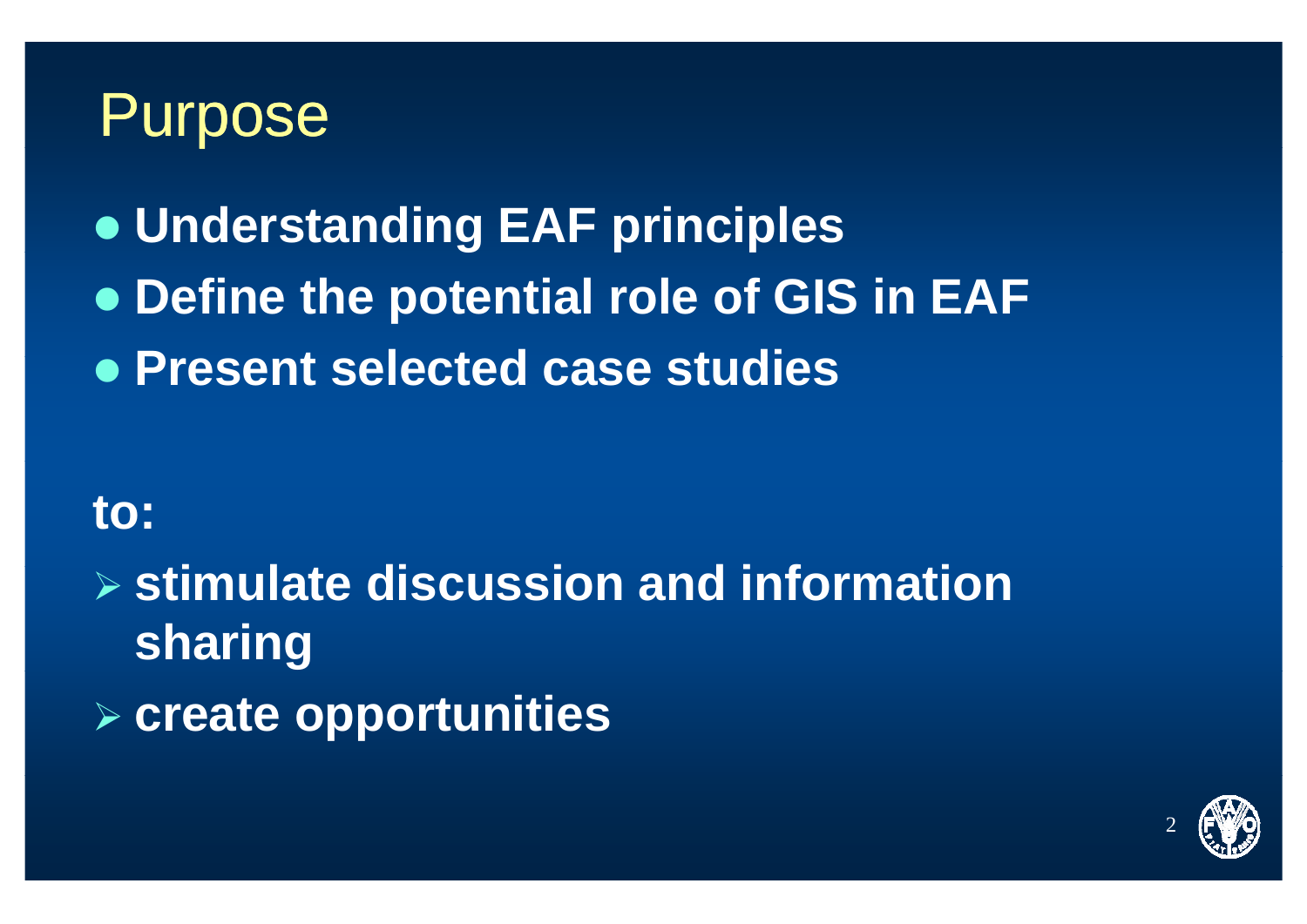#### **Presentation outline**

- EAF concepts and principles
- FAO role in EAF
- **GIS role in EAF**
- GIS opportunity
- Showcase
- Future challenges and opportunities

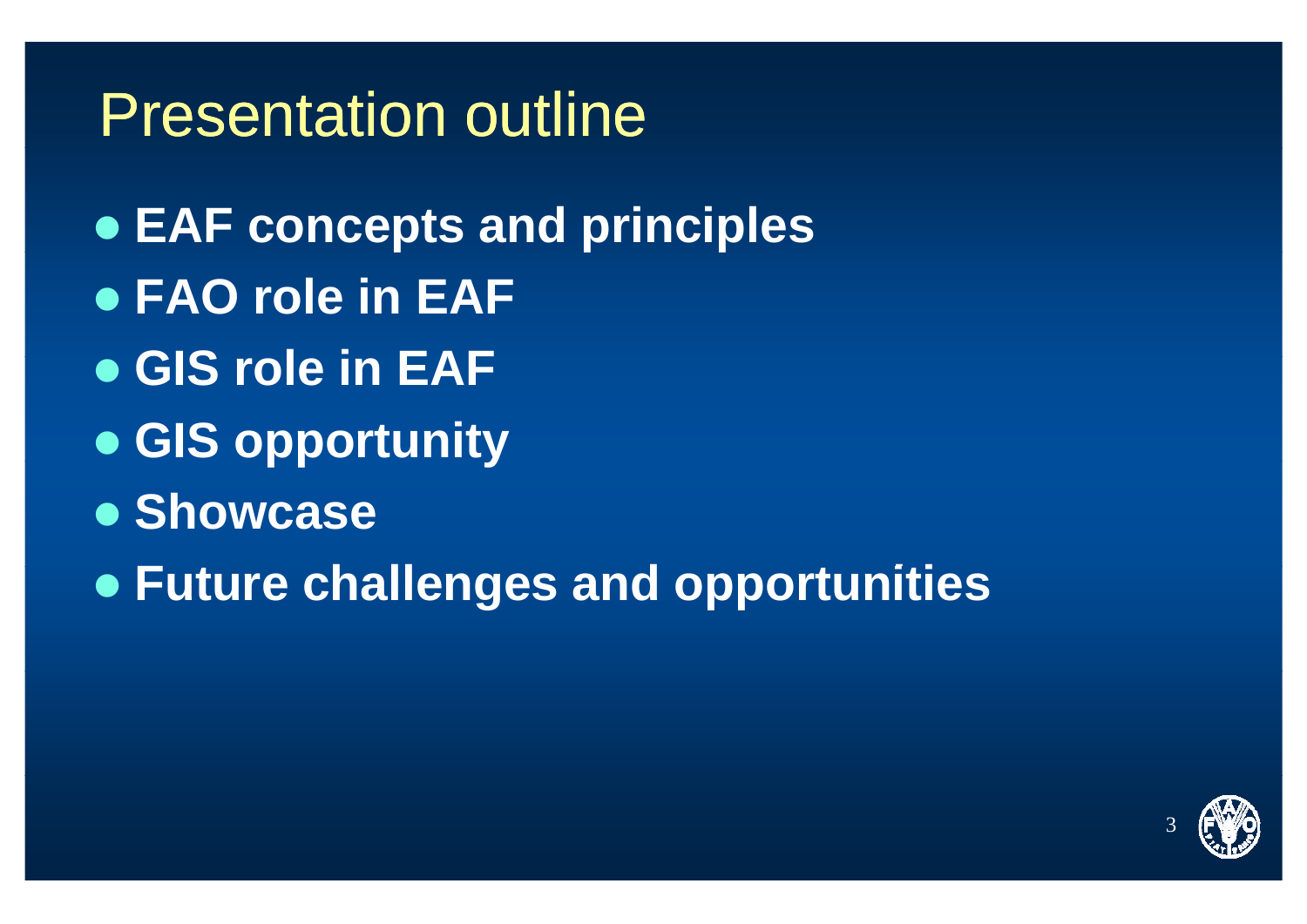#### EAF concepts and principles

- **Why did EAF come about?**
- **Concept development**
- z **Pi i l <sup>r</sup> nciples**
- **Comparisons of approaches**
- **Demystification**
- **e** FAO role

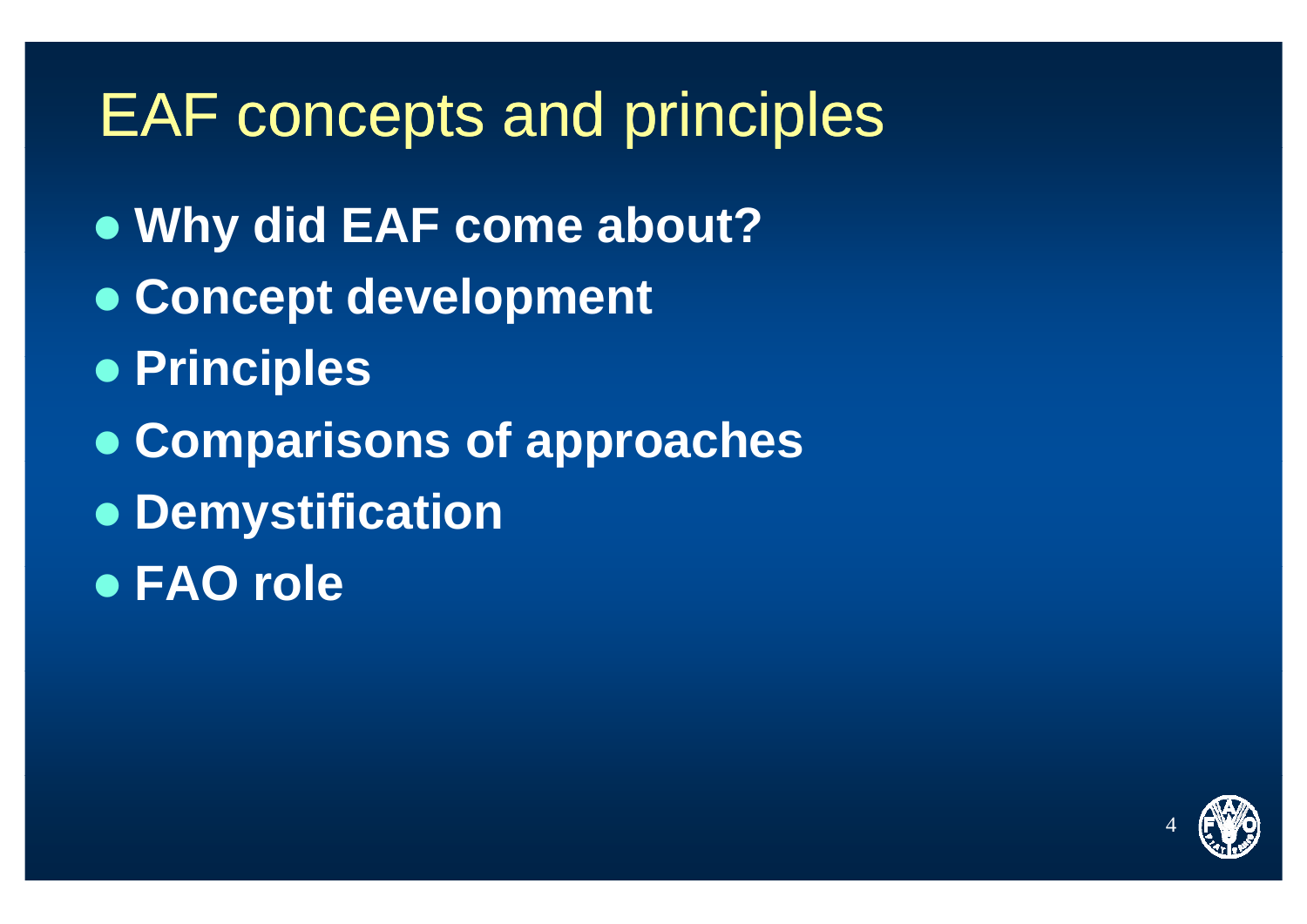#### EAF concepts and principles – Why EAF?

- **Advances in science (environmental effects on fishery resources and ff t f fi hi d effec ts o shing on non-tt i d arge t species an habitats, food-chain effects and biodiversity)**
- **Increasing societal awareness of the impacts of fisheries on marine ecosystems**
- z **Poor performance of current management practices**
- z **Recognition of <sup>a</sup> wide range of societal interests in marine ecosystems**

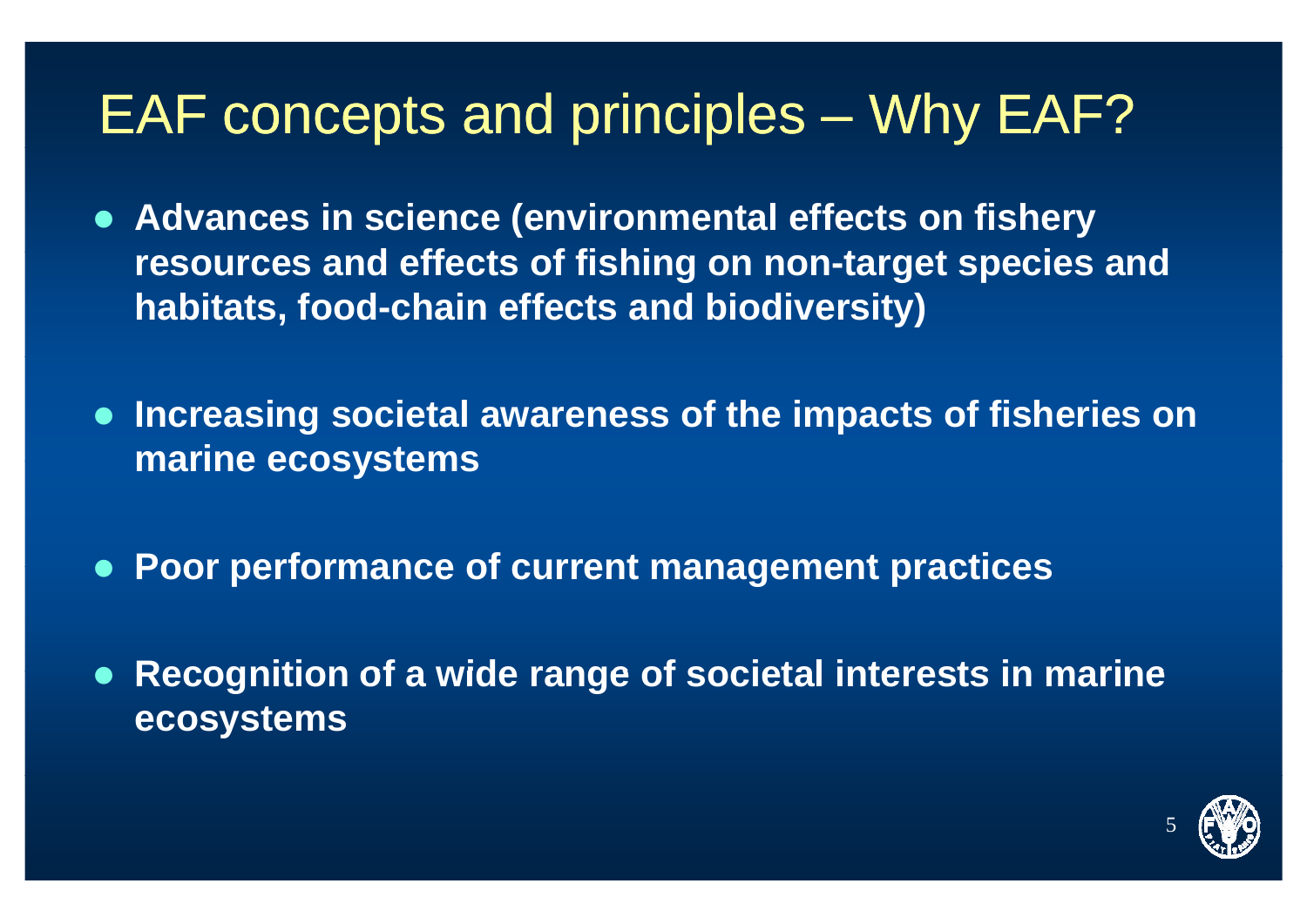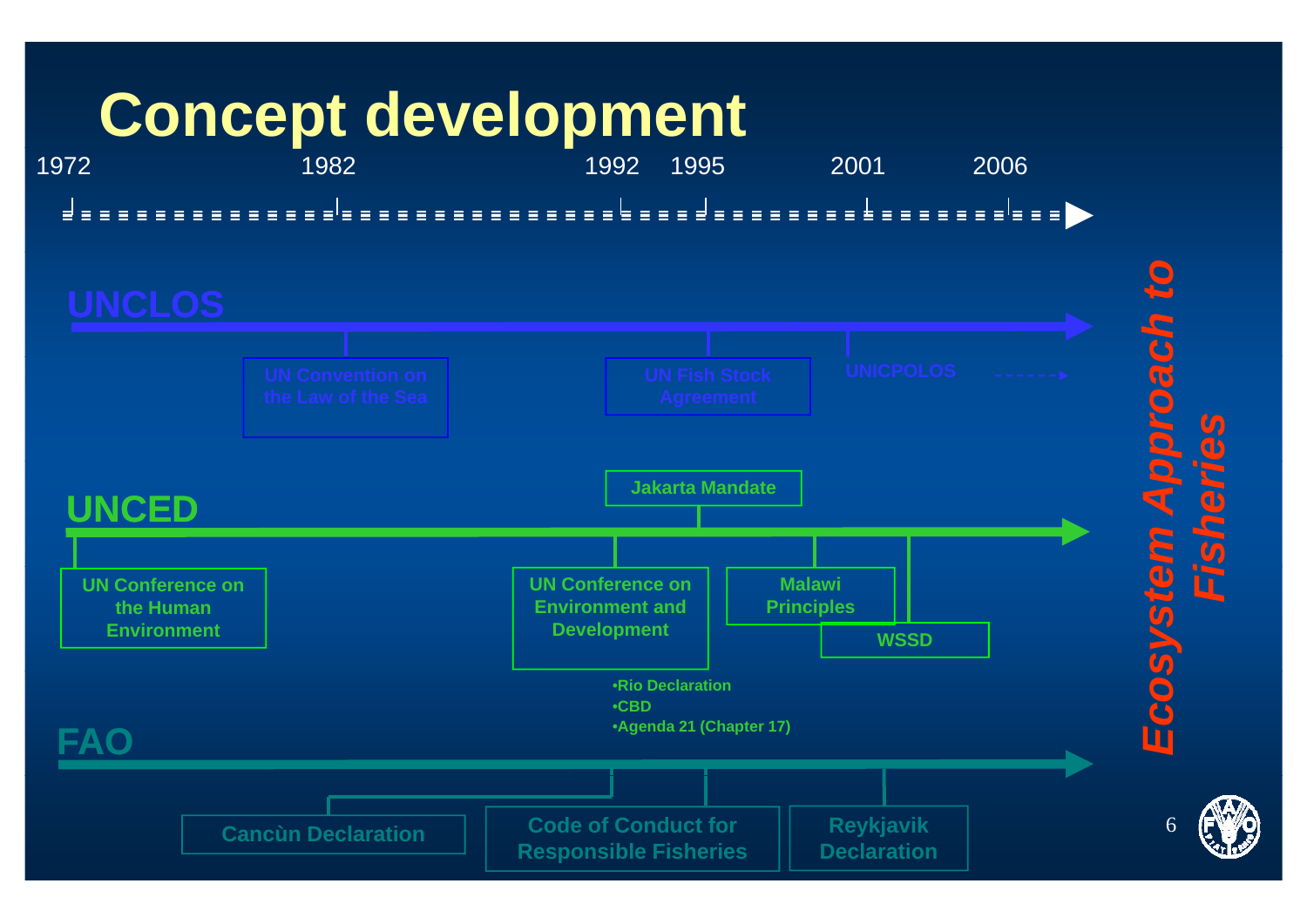## **Principles**

**• None of the principles that underlie the EAF are** new. They can all be traced in earlier instruments, **agreements, declarations.** 

**• Implementation of these principles lags behind in** relation to their formulation in agreed international **instruments**

**• The EAF highlights and reorganizes the principles of t i bl d l t ki th f sustainable development making there application more imperative**

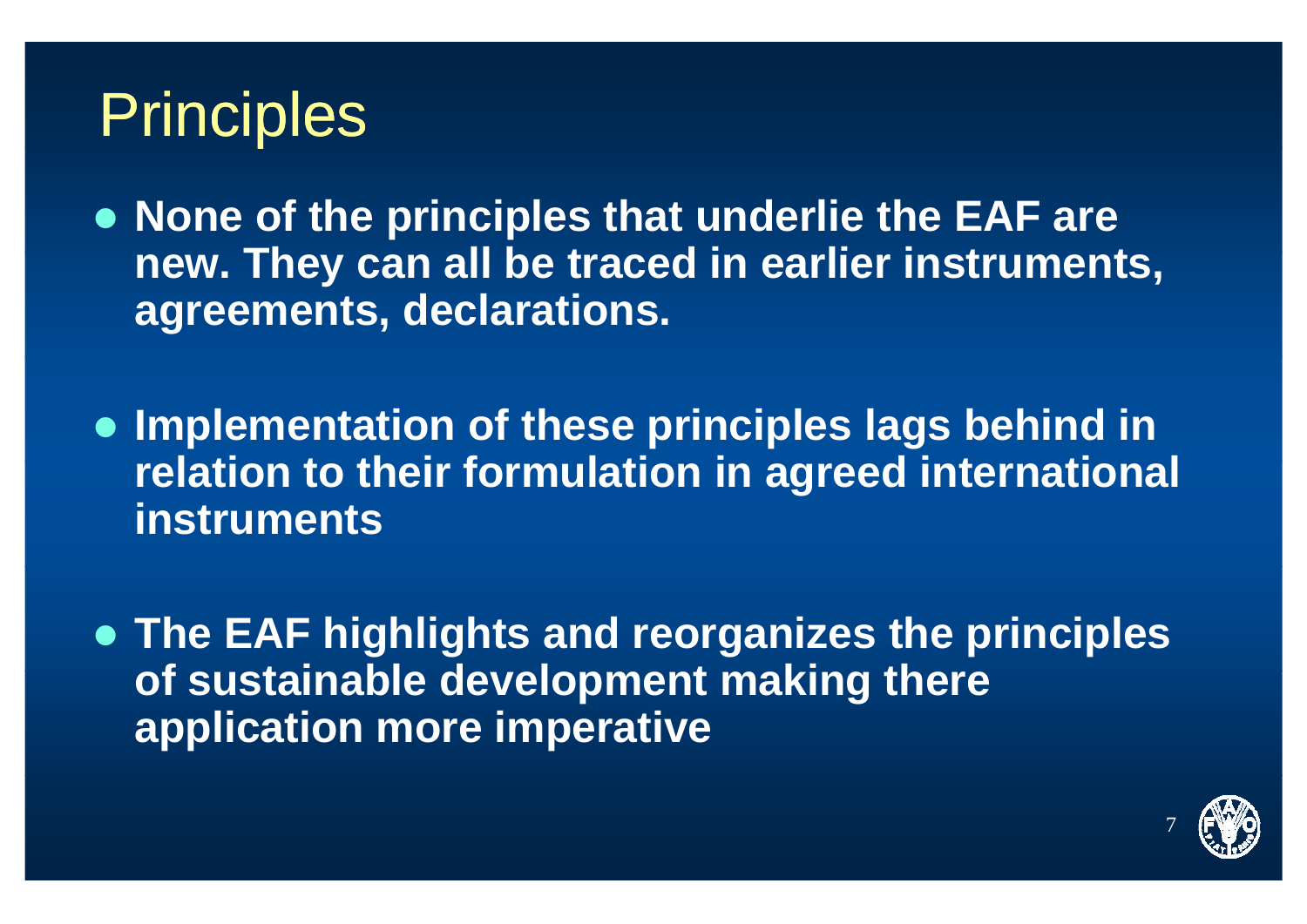## **Principles (Normative)**



- • **Maintaining ecosystem integrity**
- • **Improving human wellbeing and equity**



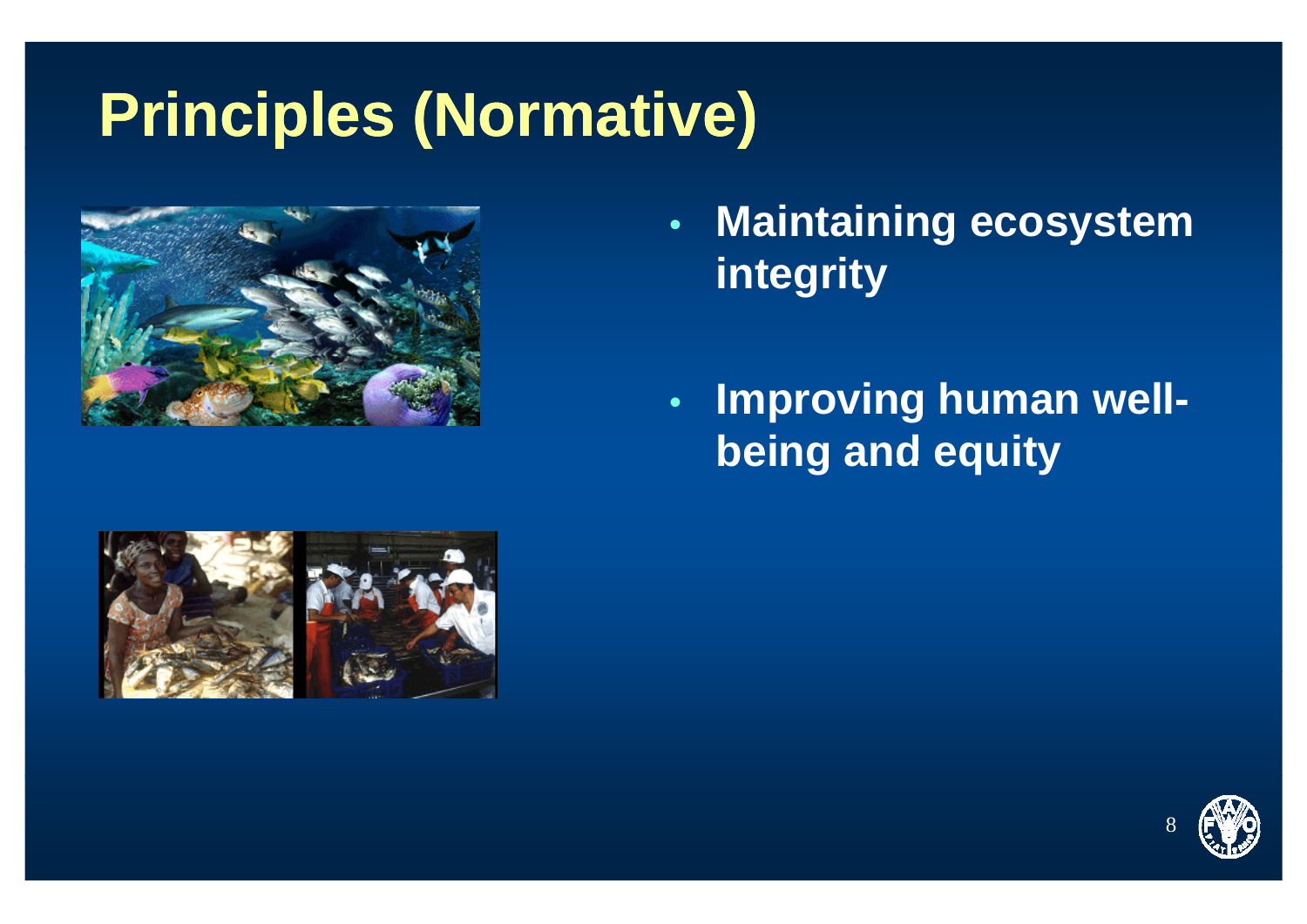# **Principles (Operational/implementation)**

- •**Apply the precautionary approach**
- • **Ensure compatibility of management meas res (across j risdictions) measures jurisdictions)**
- •**Broaden stakeholder participation**
- •**Use incentives**
- •**Promote sectoral integration**



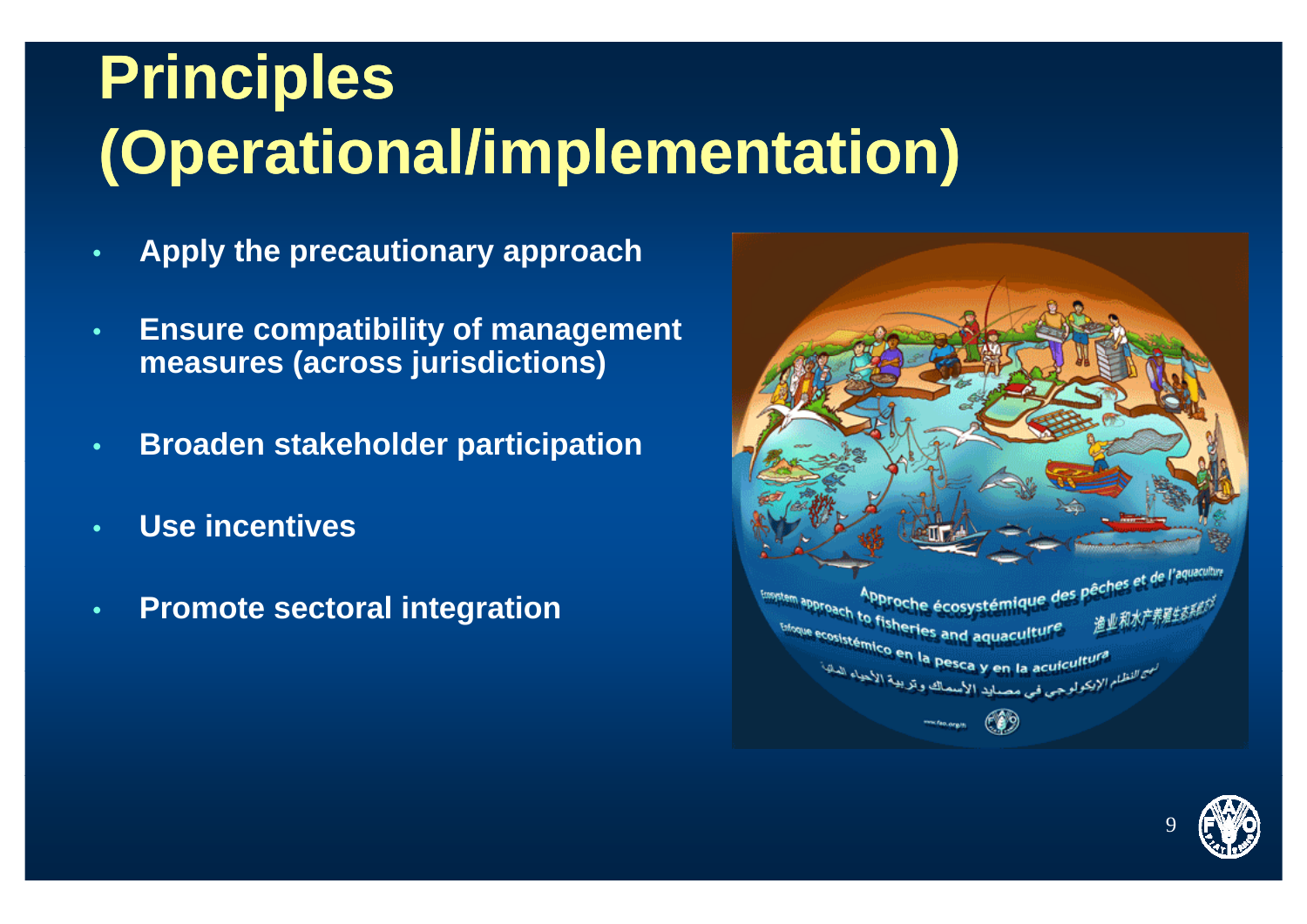# **Princip (g ) les (Cognitive)**



- • **Improve research to better understand ecosystems in all its components**
- • **Conservation and management decisions should be based on the best available knowledge**

 $\bullet$  **Encourage research towards selective and environmentally safe fishing gear and practices**

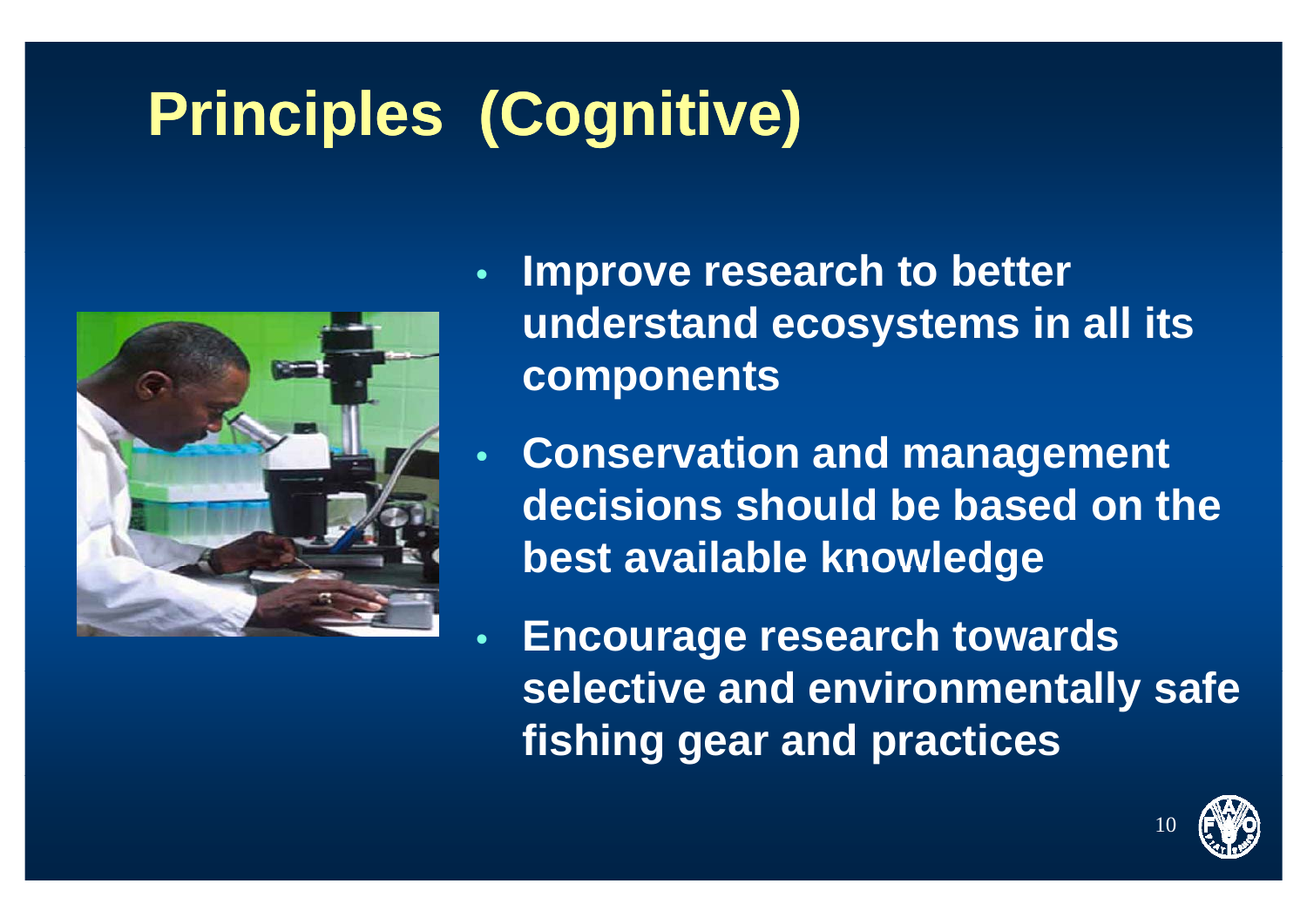#### Comparison with other approaches

- **Many approaches are proposed in the context of sustainable development for aquatic ecosystems:**
	- **Ecosystem-based fisheries management (EBFM)**
	- **Ecosystem-based management (EBM)**
	- **Ecosystem approach (EA)**
	- **Ecosystem approach to fisheries (EAF)**
	- **Integrated coastal zone (or area) management (ICZM, ICAM)**
	- **Integrated ocean management (IOM)**
	- **Community-based fisheries management (co-management)**
	- –**Large Marine Ecosystems (LME)**
	- –**Territorial user rights for fisheries (TURFS) (TURFS)**
	- **Marine protected areas (MPAs)**
	- –**Sustainable Livelihood Approach (SLA)**

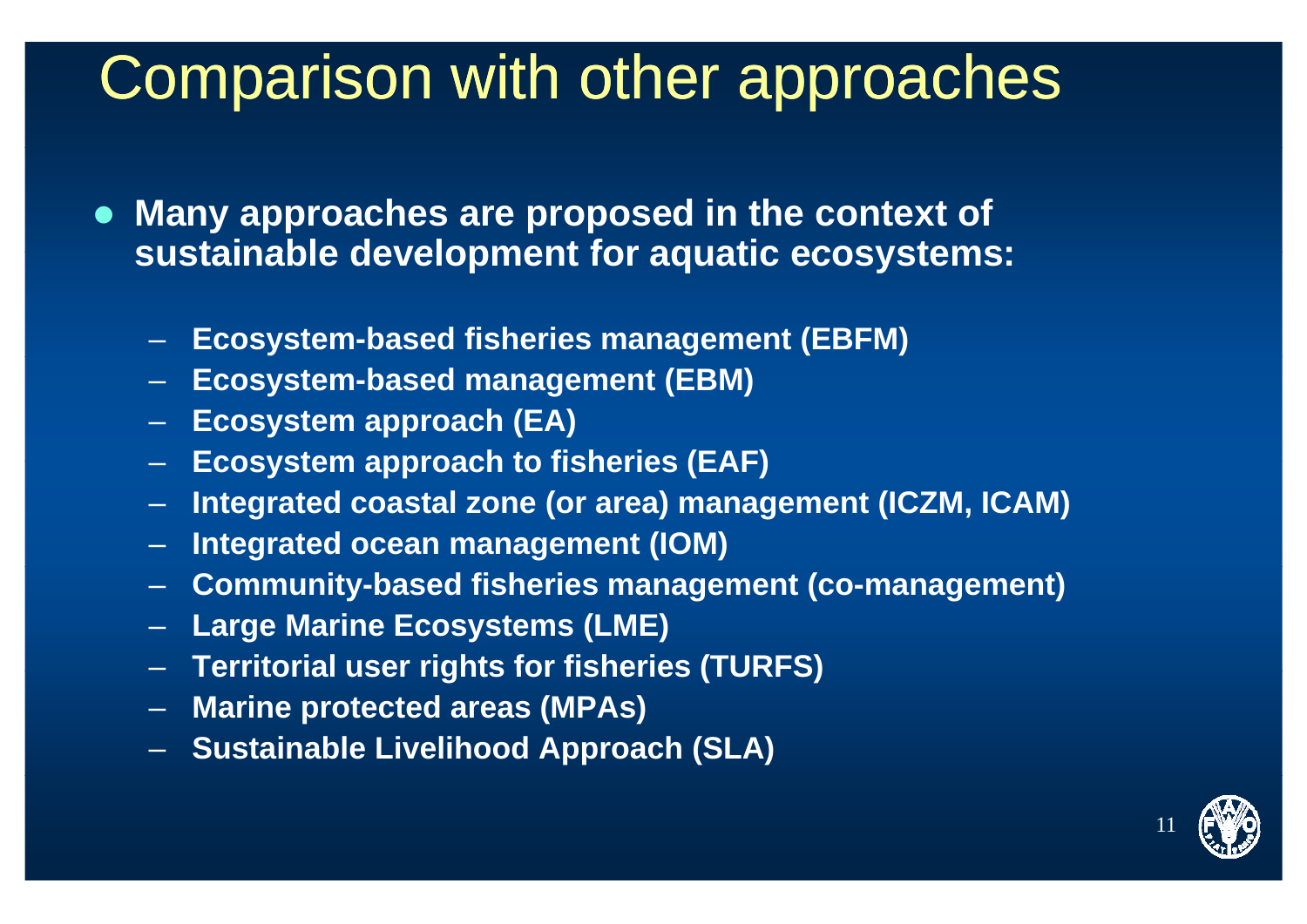#### Demystifying the EAF<sup>1</sup>

**Myth 1: The Ecosystem Approach to Fisheries is not well defined**

**• REALITY: EAF has been extensively defined both in terms of their purpose and characteristics. There are now several exampl f t l li ti i i di id l les of actual application in individual countries.**

(1) Inspired by Steven A. Murawski (2007). Ten myths concerning 12**ecosystem approaches to marine resource management . Marine Policy 31:681-690.**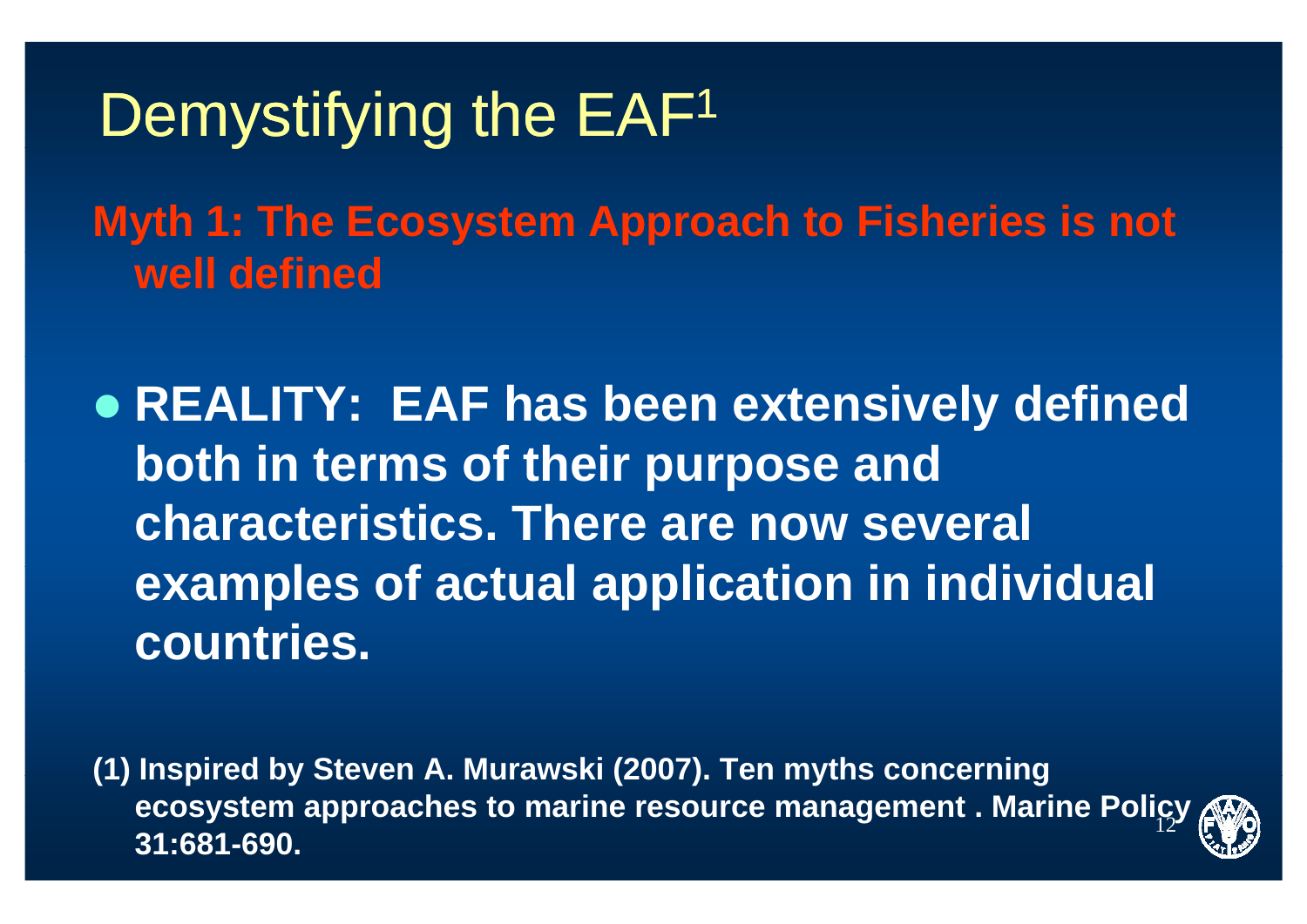**Myth 2: There are no examples of EAF in practice anywhere in the world** 

- REALITY: There area many international, regional and local **examples where EAF principles have been implemented**
- **EAF has been implemented in both formal and informal ways at local, national and international levels.**
- **There has been a broadening of management concerns...** and wider ecosystem impacts, bycatch and habitat **interactions are now being often considered**

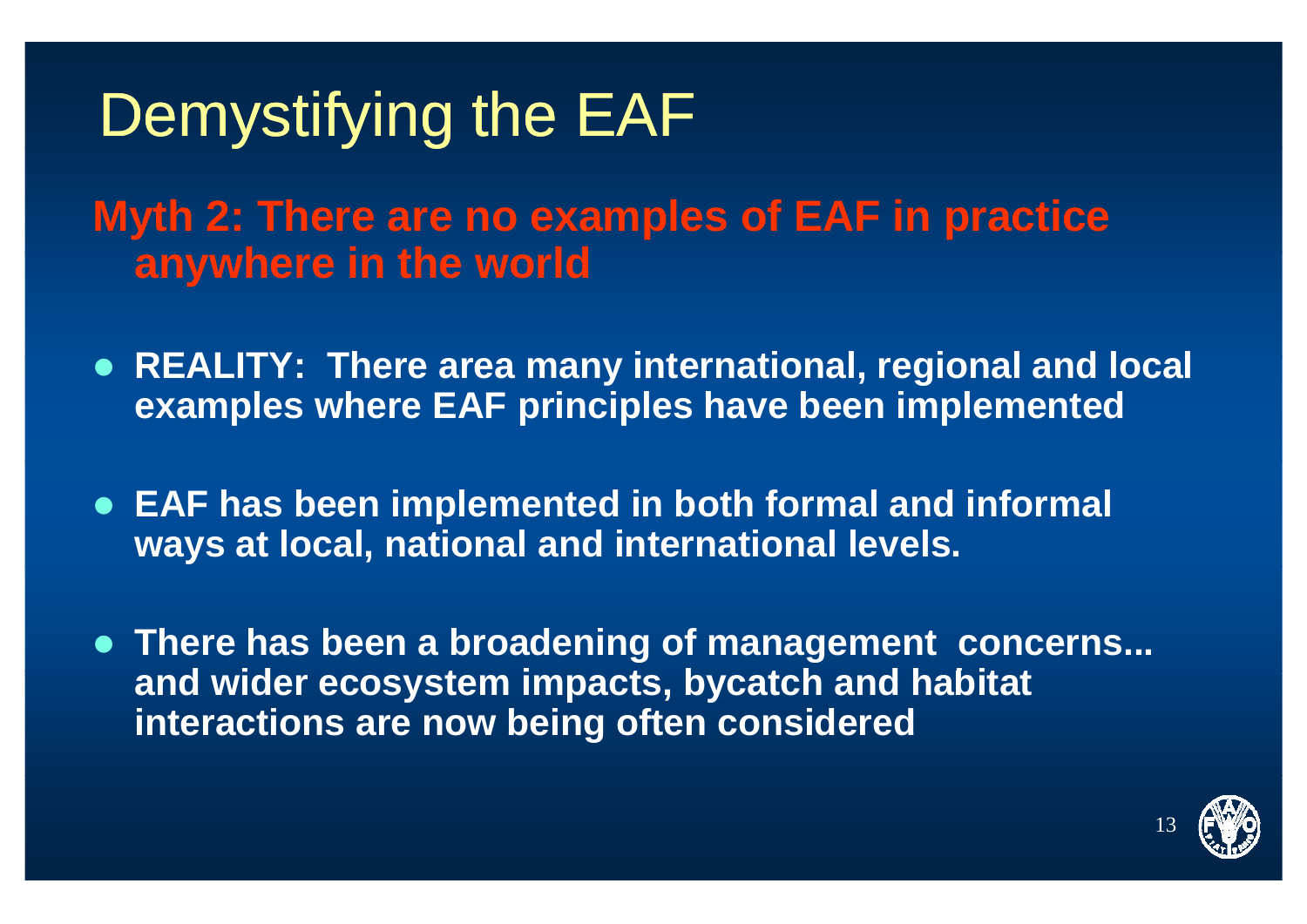Myth 3: There is insufficient information currently available to answer ecosystem questions necessary for applying an EAF

**• REALITY: EAF builds on existing** institutions and knowledge and provides a framework for combining data collected for a variety of purposes. EAF is about decision making for achieving well defined objectives, based on the best available knowledge

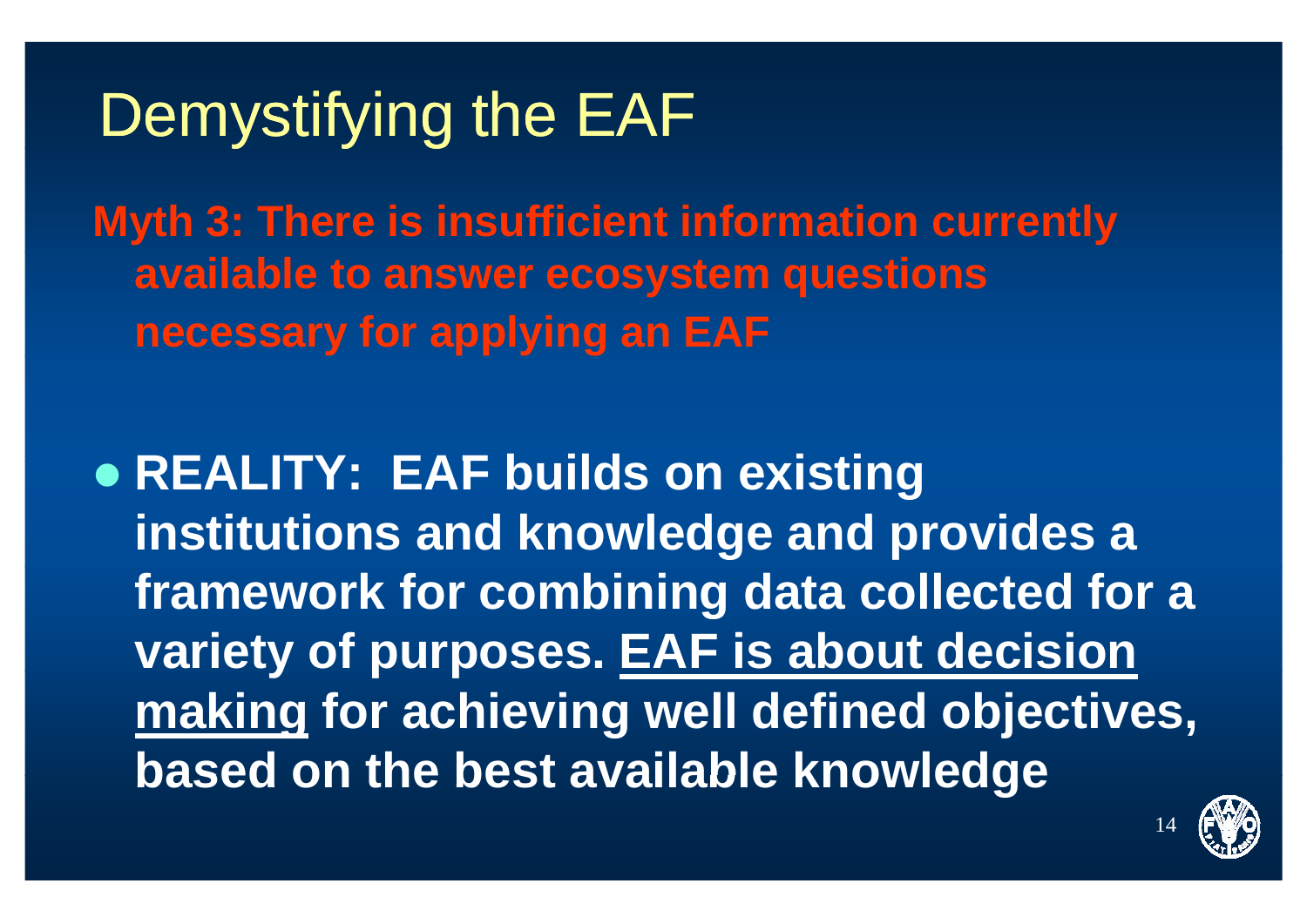**Myth 3: EAF is too difficult a concept to apply in multinational regional management organizations (RMOs), and EAF can only apply to a few developed countries**

z **REALITY: Regional EAF programs are being implemented in <sup>a</sup> large and diverse set of the diverse world's large marine ecosystems (LME). In particular, many developing nations seem especially open to the EAF/EBM concept.**

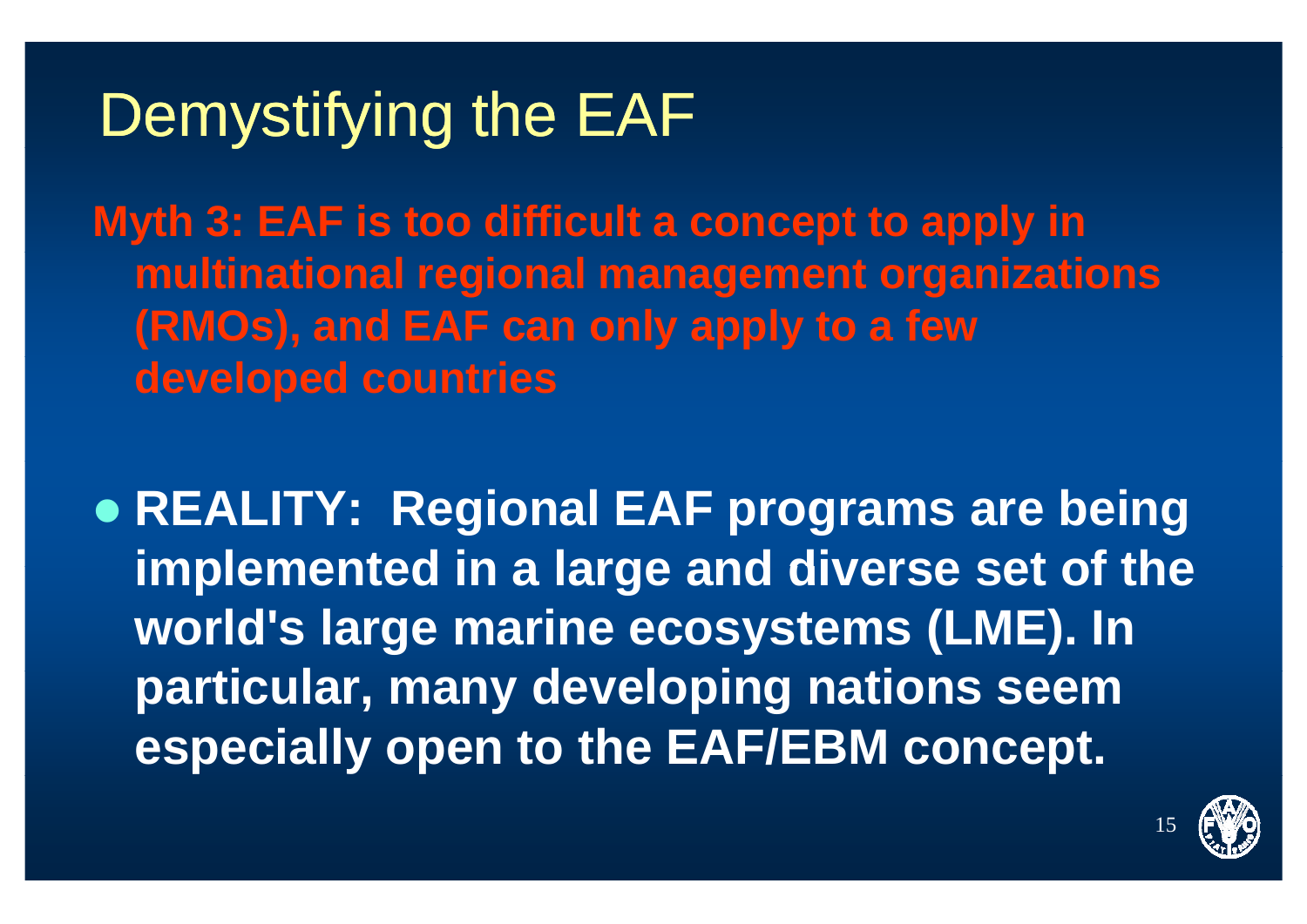Myth 4: There are no existing principles and quidelines for implementing EAF

• REALITY: Both principles and guidelines have been articulated both at the national and international levels



Mise en pratique de l'approche écosystémique des néches





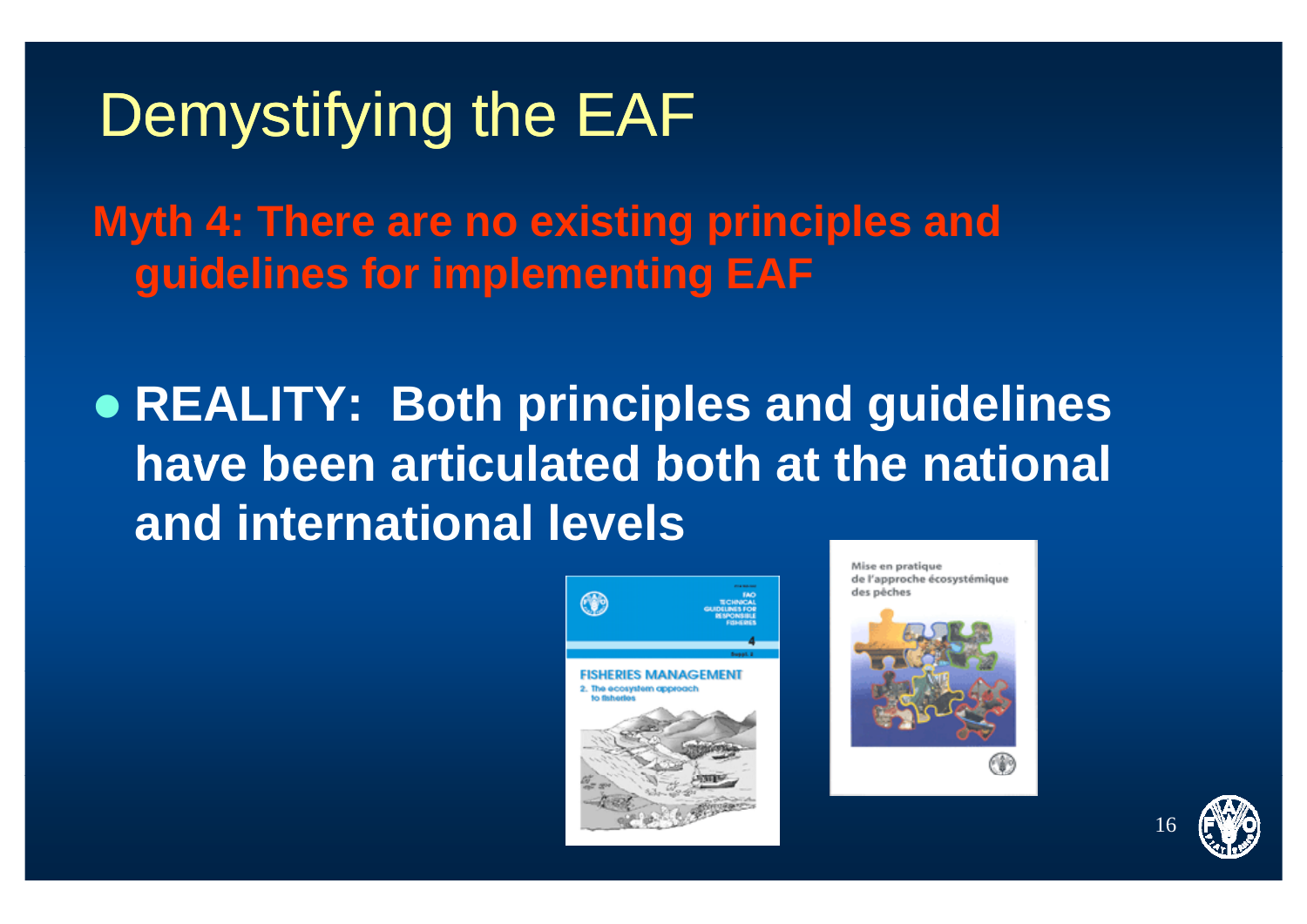**Myth 5: A complex model of species interactions among all t f t i ll components of an ecosystem is necessary to guide EA**

z **REALITY: Potential effects and consequences at ecosystem level of management decisions must be considered, be however even simple models of ecosystem function can establish <sup>a</sup> plausible subset of <sup>a</sup> subset potential outcomes**

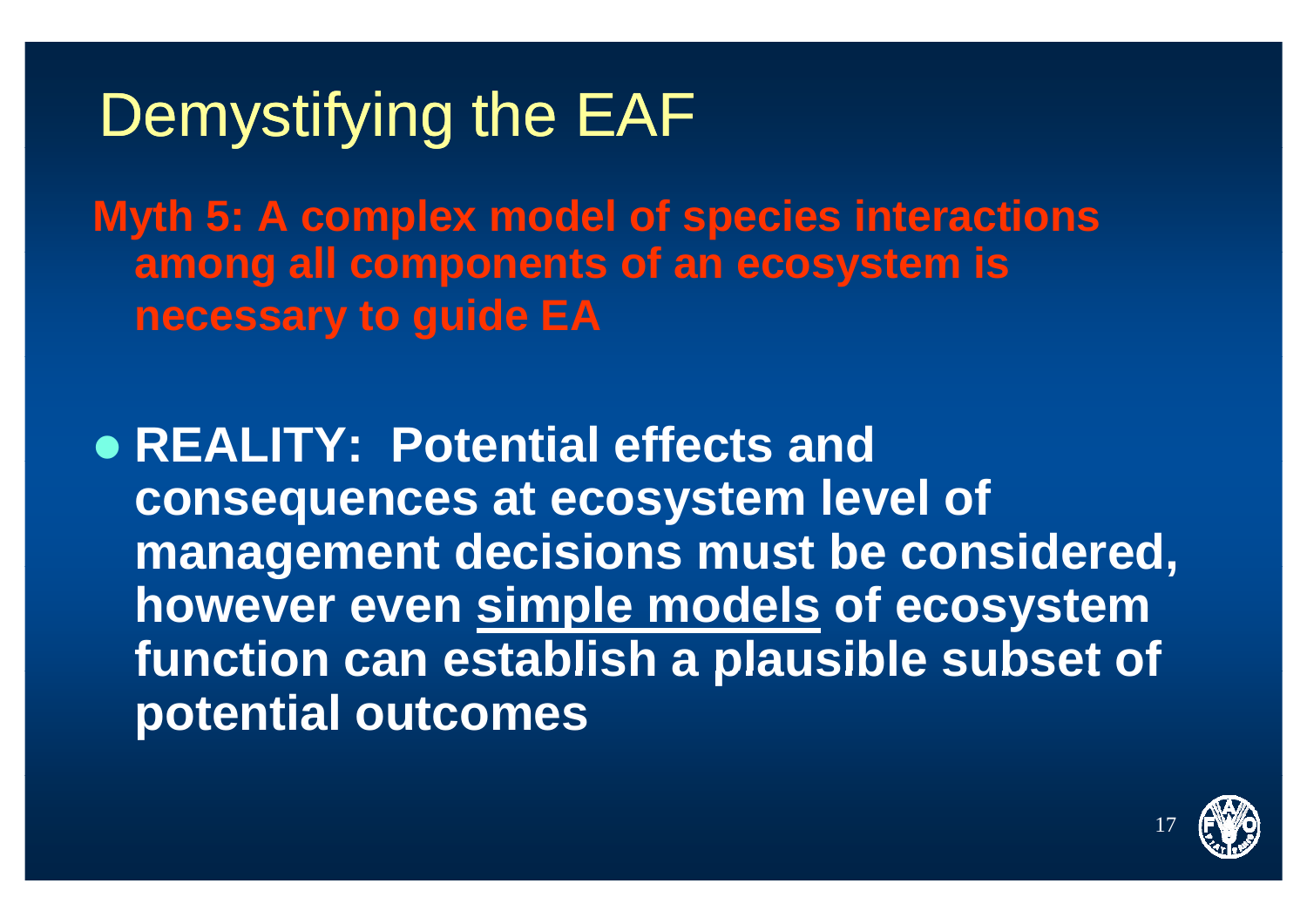**Myth 6: It is very difficult if not impossible to establish the boundaries necessary to implement EAF** 

z **REALITY: Fisheries management problems should be dealt with at the appropriate ispatial and temporal scales. The scope of the problem will determine the size of the area to be managed**

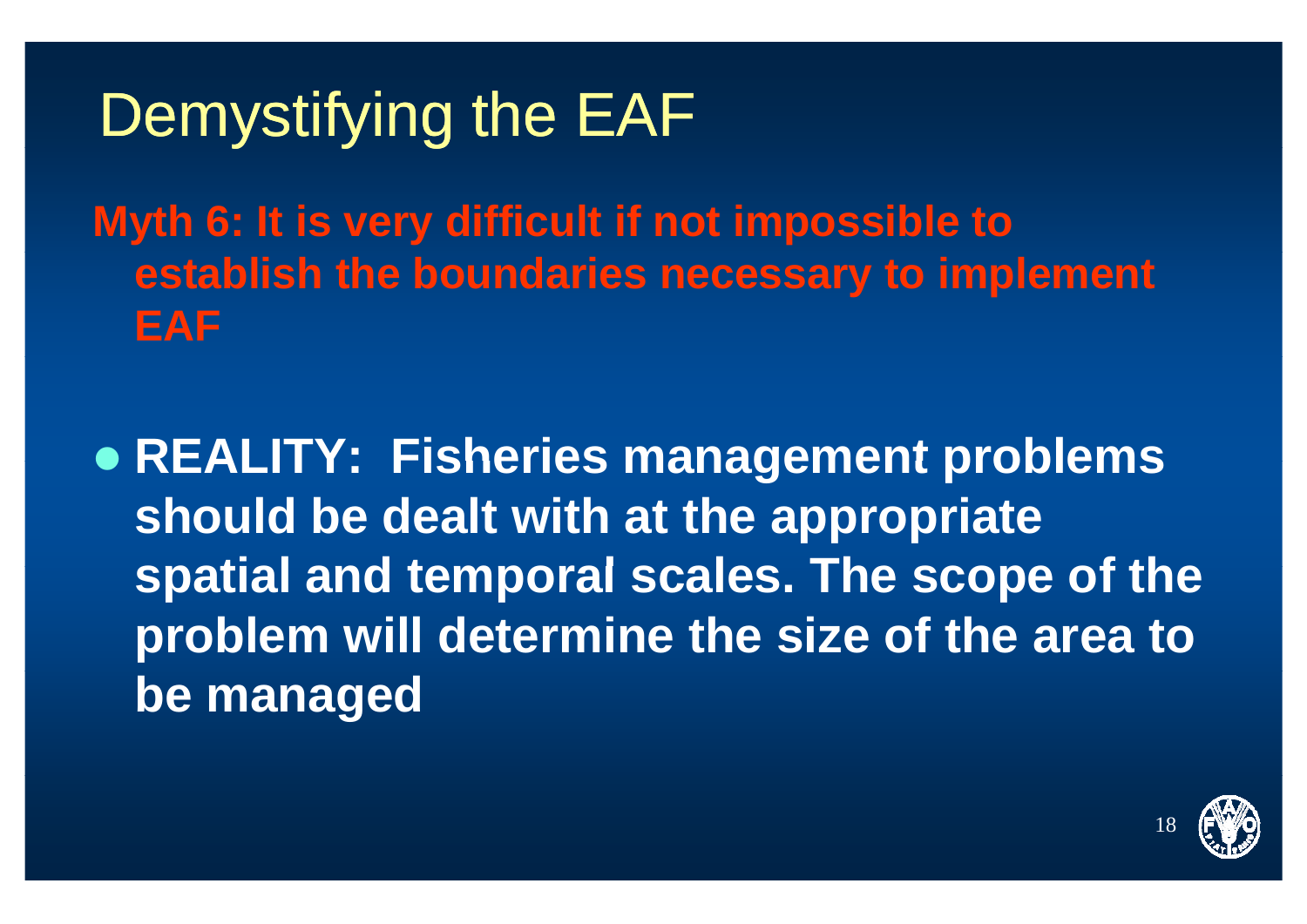#### FAO role in EAF

z **Promotin g p p (g the princi ples (guidelines, publication, workshops)**

- z **Informing (GISFish)**
- **Creating enabling environment (capacity building, fora, data and resources sharing)**
- z **Supporting developing countries and RFMOs**